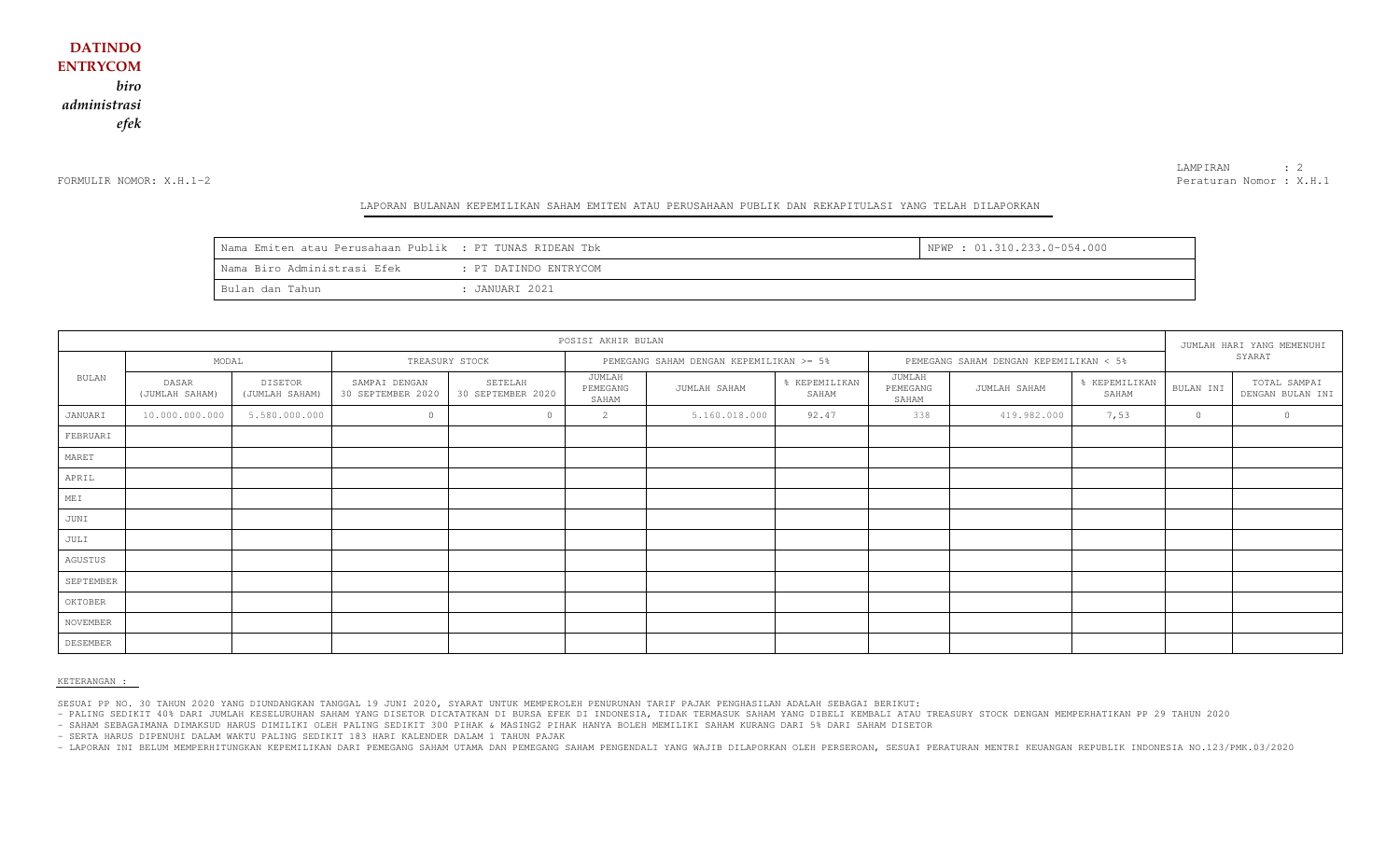### **DATINDO ENTRYCOM** *biro administrasiefek*

M

### LAPORAN KEPEMILIKAN SAHAM - DIREKSI & KOMISARIS PER : 31 JANUARI 2021

Emiten : PT TUNAS RIDEAN Tbk

| NOMOR                                                        | N A M A                                                                                                       | JABATAN                                                                                                | PERSENTASE<br>JUMLAH SAHAM                                              | KETERANGAN |
|--------------------------------------------------------------|---------------------------------------------------------------------------------------------------------------|--------------------------------------------------------------------------------------------------------|-------------------------------------------------------------------------|------------|
| SARASTI BASKORO                                              | Drs. ANTON SETIAWAN<br>2 DR. ARIE SETIABUDI SOESILO, M.Sc.<br>CHAN TZE CHOONG ERIC<br>5 Ir. HONG ANTON LEOMAN | KOMISARIS UTAMA<br>WAKIL KOMISARIS UTAMA/ INDEPENDEN<br>KOMISARIS INDEPENDEN<br>KOMISARIS<br>KOMISARIS | 0 0,0000000<br>0 0,0000000<br>0 0,0000000<br>0 0,0000000<br>0 0,0000000 |            |
| 8 MAX SUNARCIA<br>9 TENNY FEBYANA HALIM<br>10 TAN FONY SALIM | 6 RICO ADISURJA SETIAWAN, MBA<br>NUGRAHA INDRA PERMADI                                                        | DIREKTUR UTAMA<br>DIREKTUR<br>DIREKTUR<br>DIREKTUR<br>DIREKTUR                                         | 0 0,0000000<br>0 0,0000000<br>0 0,0000000<br>0 0,0000000<br>0 0,0000000 |            |
|                                                              |                                                                                                               | TOTAL                                                                                                  | 0 0,0000000                                                             |            |

02/02/2021 08:01:24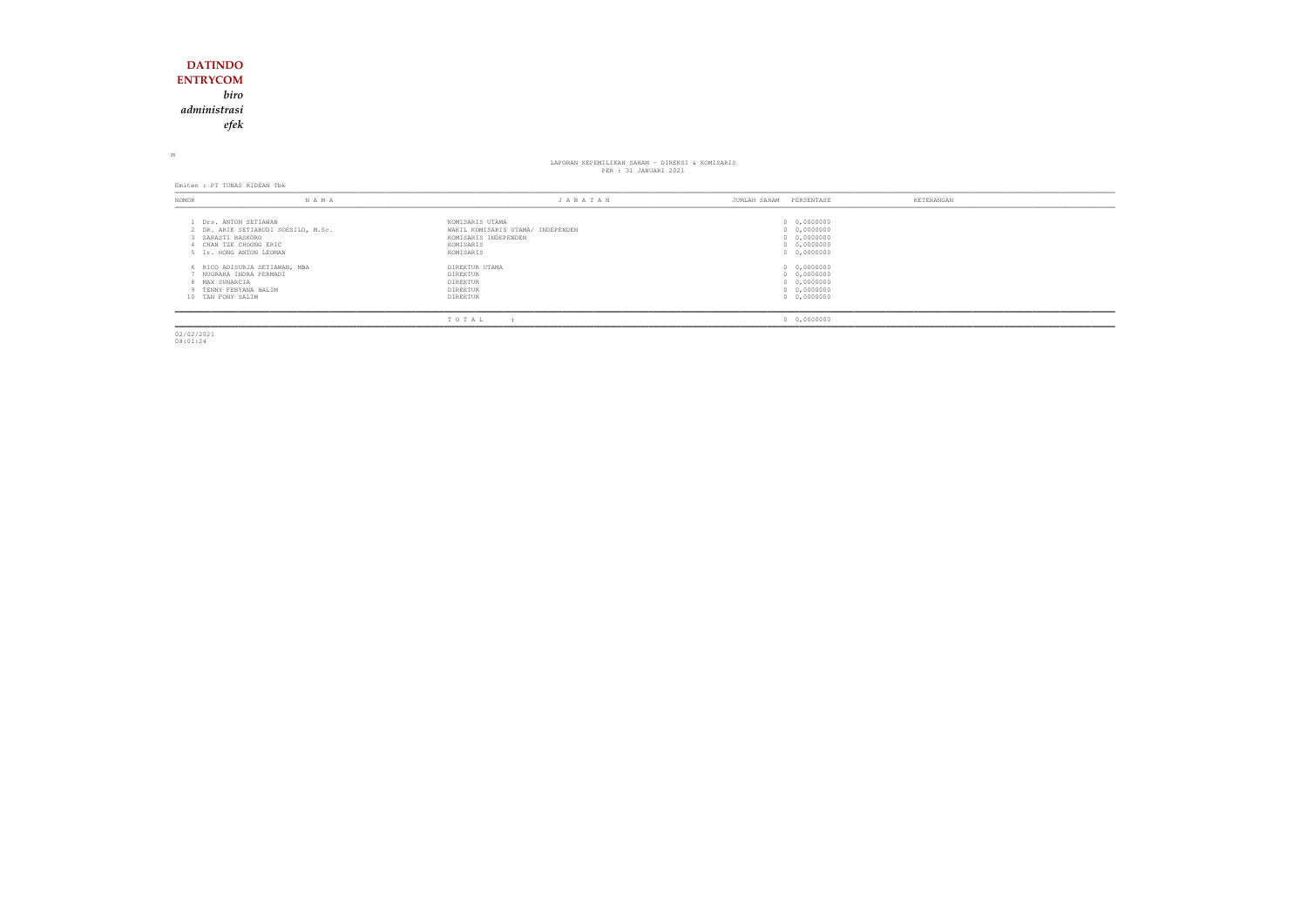| <b>DATINDO</b>                                                  |               |                                                           |                 |                                     |                                                           |
|-----------------------------------------------------------------|---------------|-----------------------------------------------------------|-----------------|-------------------------------------|-----------------------------------------------------------|
| <b>ENTRYCOM</b>                                                 |               |                                                           |                 |                                     |                                                           |
| biro                                                            |               |                                                           |                 |                                     |                                                           |
| administrasi                                                    |               |                                                           |                 |                                     |                                                           |
| efek                                                            |               |                                                           |                 |                                     |                                                           |
|                                                                 |               |                                                           |                 |                                     |                                                           |
| М                                                               |               | DAFTAR PEMEGANG SAHAM PENGENDALI<br>PER : 31 JANUARI 2021 |                 |                                     |                                                           |
| Emiten : PT TUNAS RIDEAN Tbk                                    |               |                                                           |                 |                                     |                                                           |
| $N A M A - 1$<br>NOMOR                                          | $N$ A M A - 2 | A L A M A T - 1                                           | A L A M A T - 2 | KOTA                                | JUMLAH SAHAM<br>% PEMILIKAN                               |
| JARDINE CYCLE & CARRIAGE LIMITED<br>2 TUNAS ANDALAN PRATAMA, PT |               | C/O 239 ALEXANDRA ROAD<br>KAPTEN TENDEAN 15-17-19         |                 | SINGAPORE 159930<br>JAKARTA SELATAN | 2.580.009.000<br>46,237 %<br>$46,237$ \$<br>2.580.009.000 |
|                                                                 |               |                                                           |                 | TOTAL<br>$\sim$ 1.1                 | $92,474$ %<br>5.160.018.000                               |

 $\begin{array}{c} 02/02/2021 \\ 08:01:24 \end{array}$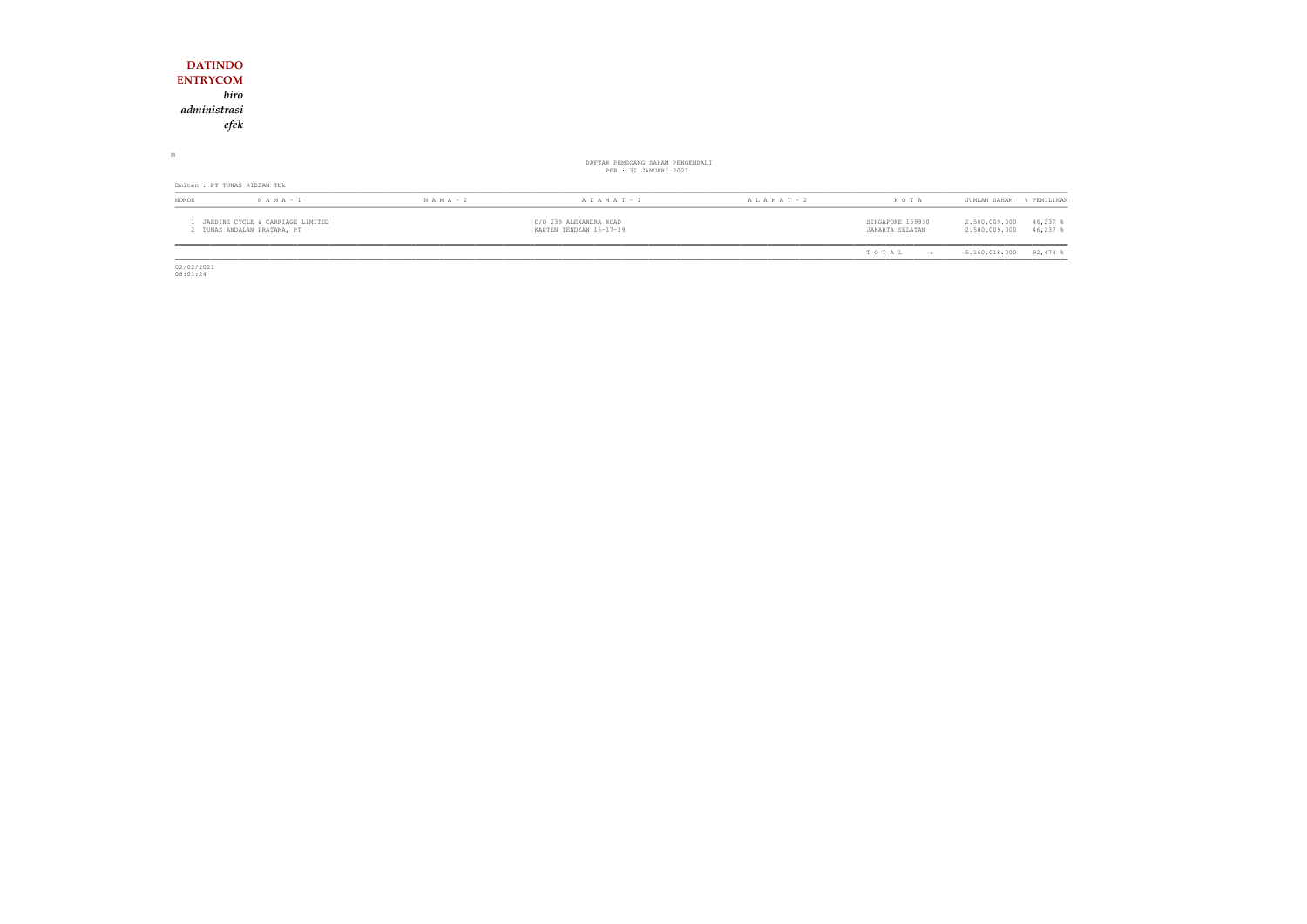#### **DATINDO ENTRYCOM** *biro administrasiefek*

## PEMILIKAN SAHAM YANG MENCAPAI 5,00% ATAU LEBIH<br>DARI SAHAM YANG DITEMPATKAN DAN DISETOR PENUH (5.580.000.000)<br>PER : 31 JANUARI 2021

PM

| Emiten : PT TUNAS RIDEAN Tbk                                  |               |               |                                                   |                   |                                     |                                                        |                                               |                                    |  |
|---------------------------------------------------------------|---------------|---------------|---------------------------------------------------|-------------------|-------------------------------------|--------------------------------------------------------|-----------------------------------------------|------------------------------------|--|
| <b>NOMOR</b>                                                  | $N A M A - 1$ | $N A M A - 2$ | $A L A M A T - 1$                                 | $A L A M A T - 2$ | K O T A                             | STATUS PEMILIK                                         | TGL. REG<br>JUMLAH SAHAM                      | FEMILIKAN                          |  |
| JARDINE CYCLE & CARRIAGE LIMITED<br>TUNAS ANDALAN PRATAMA, PT |               |               | C/O 239 ALEXANDRA ROAD<br>KAPTEN TENDEAN 15-17-19 |                   | SINGAPORE 159930<br>JAKARTA SELATAN | BADAN USAHA ASING<br>PERSEROAN TERBATAS                | 2.580.009.000<br>2.580.009.000                | 46,237<br>46,237                   |  |
|                                                               |               |               |                                                   |                   |                                     | TOTAL<br>PEMEGANG SAHAM LAINNYA : (338)<br>GRAND TOTAL | 5.160.018.000<br>419.982.000<br>5.580.000.000 | $92,474$ %<br>7,527<br>$100,000$ % |  |

02/02/2021 08:07:07